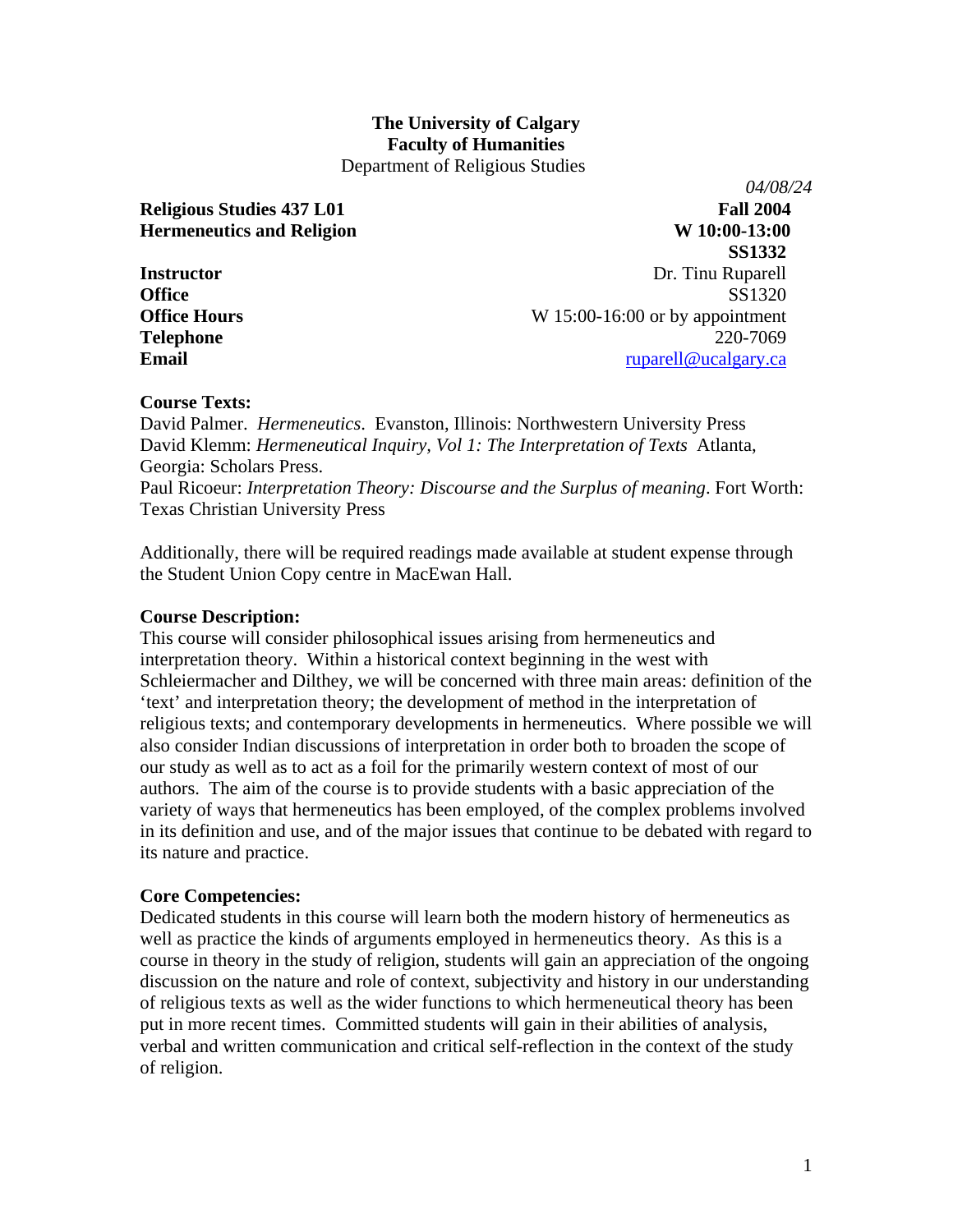# **Course Requirements:**

There will be two components to the grade for this course:

| Element                    | weight | date                           |
|----------------------------|--------|--------------------------------|
| In-class presentations     | 30%    | <b>TRA</b>                     |
| Final research essay (4-5) | 70%    | Written essays due noon on     |
| thousand words) and oral   |        | Nov $24^h$ , Oral exams to     |
| discussion (30 minutes)    |        | take place Dec $1st$ and $8th$ |

**There will be NO registrar scheduled final exam in this course.** 

# **Note on oral examination:**

The oral examination is meant to be an opportunity for the student to discuss further and thereby strengthen their research essay. It is a way by which feedback on the essay can become a springboard for further analysis and discussion. Questions will be based on the student's submitted essay, though, of course, some understanding of the authors and issues covered in class and through the assigned readings will be assumed. The aim of the oral is for students to support the essay and verbal performance in the oral will not be assessed.

# **Grading**

A numerical mark will be given for each course requirement. A letter grade will be assigned on the following number and letter grade scheme:

| $A+96-100\%$ | A 90-95%    | A-85-89%        |
|--------------|-------------|-----------------|
| $B+80-84%$   | B 75-79%    | $B - 70 - 74\%$ |
| $C+65-69\%$  | C $60-64\%$ | $C - 55 - 59\%$ |
| $D+ 53-54\%$ | D 50-52%    | $F < 50\%$      |

N.B. All written assignments will be graded with regard to both form and content.

# **NB. POLICY WITH REGARD TO MISSED/LATE ASSESSMENTS**

**In-class presentation dates are firm. Without acceptable documentation (i.e. medical certificate, police report, bereavement notice, confirmation of religious observance, or court summons) or without PRIOR arrangement with the instructor, missed assessments will be awarded an 'F'. If there is an issue with your assigned date for the presentation, please see me as soon as possible.** 

**This policy is intended to encourage diligence and integrity among students as well as to uphold principles of fairness and equality with respect to other students in the class. Excuses other than those listed above will receive little attention.** 

**LATE SUBMISSION OF FINAL PAPERS WILL BE PENALISED 5%/DAY. Missing the oral examination without acceptable cause (as above) will result in a 20% penalty on the essay.**